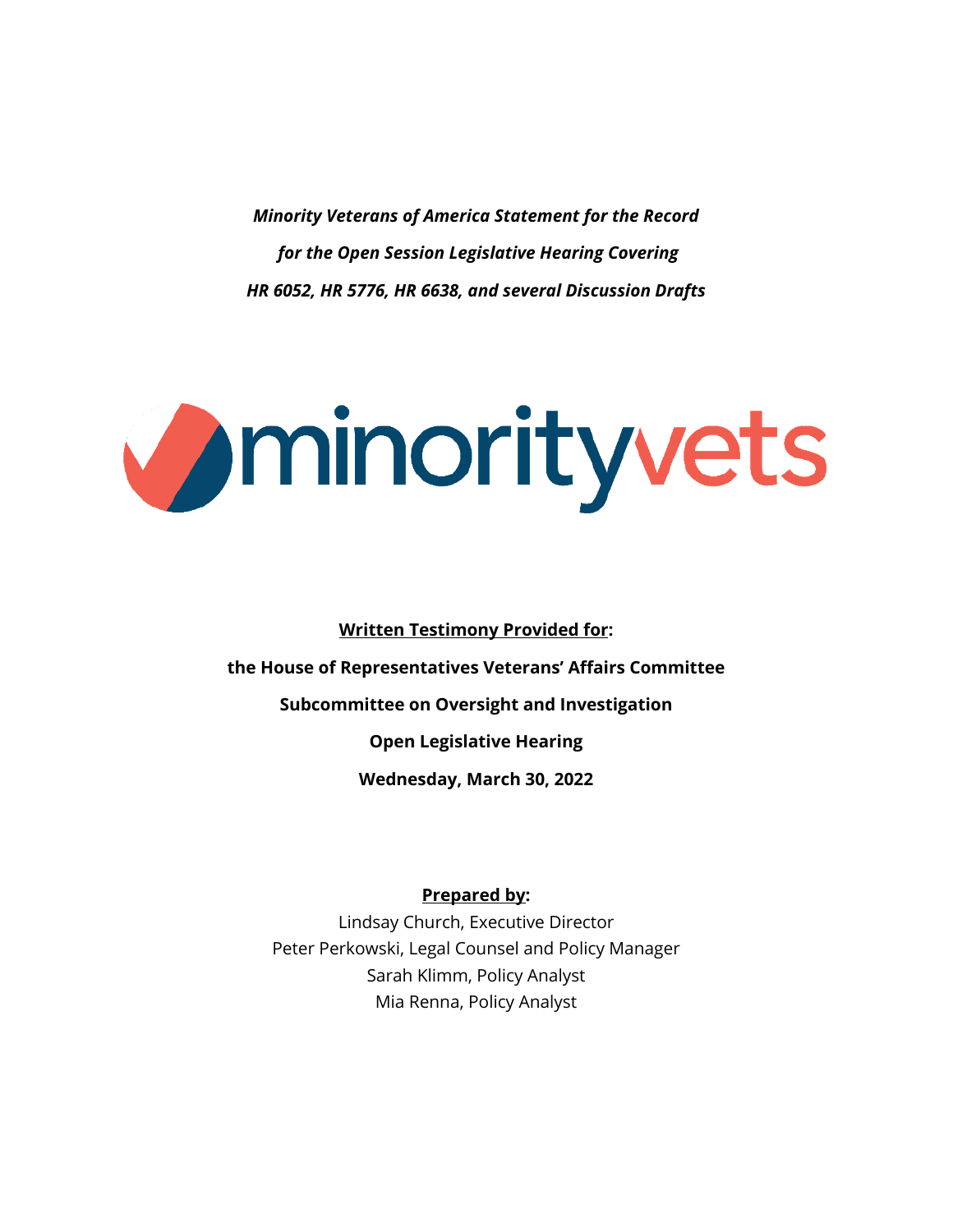Chairman Pappas, Ranking Member Mann, and Members of the Subcommittee,

We collectively represent the minority veteran community through the Minority Veterans of America (MVA). Our organization works to create belonging and advance equity for our nation's most marginalized and historically underserved veterans—those of color, women, LGBTQ-identifying, and (non)religious minorities. Our position affords us the honor of representing more than 10.2-million veterans and of directly serving thousands of veteran-members across 49 states, 3 territories, and 3 countries, many of whom have never been, and may never be, recognized or heard individually. We strive to be the most diverse, inclusive, and equitable veteran-serving organization in the country, and believe that through creating an intersectional movement of minority veterans, we can build a collective voice capable of influencing critical change.

The legislative inputs that my team and I have provided echo the lived experiences of the many minority veterans that we serve who have been historically excluded from the institutional designed to serve them.

#### **H.R. 6052**

#### *VA Office of Inspector General Training Act*

We support Representative Underwood's efforts to require employees of the Department of Veterans affairs to receive training developed by the Inspector General of the Department on reporting wrongdoing to, responding to requests from, and cooperating with the Office of Inspector General.

## **Discussion Draft**

## *Faster Payments to Veterans and Survivors Act*

We support Representative Pappas's efforts to shorten the time-frame for designation of benefits under Department of Veterans Affairs life insurance programs and to improve the treatment of undisbursed funds by the Department of Veterans Affairs. In the veteran community, there are deep wealth and wage gaps that exist for racial and ethnic minorities, women, and LGBTQ veterans. Improving processes and increasing staffing to properly execute outreach functions and locate hard-to-reach survivors can be life changing for the families of minority veterans who may be unaware of benefits owed to them.

Additionally, we recommend improvements to the overall outreach strategy regarding life insurance and death benefits available to minority veterans. Based on VA's Minority Veteran Report of 2017, racial and ethnic minority veterans were five times less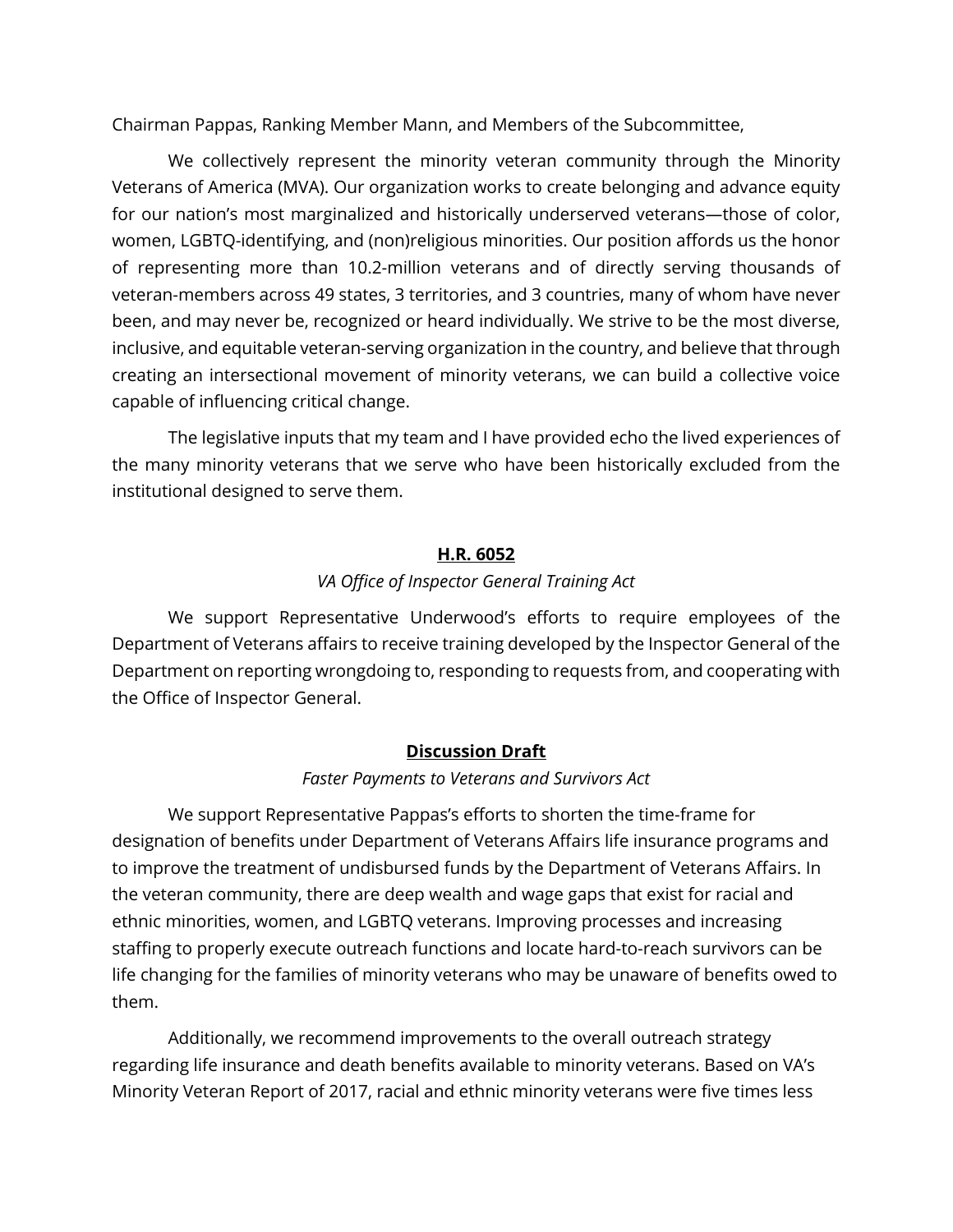likely than their Caucasian counterparts to utilize life insurance benefits.<sup>1</sup> Surveys included in this report outlined the disparities among minority veterans in understanding of veterans life insurance benefits. Among survey respondents, only about 24% of all racial and ethnic minority veterans understood their life insurance benefits, a number that fell to just 15.1% for American Indian and Alaska Native and 18.8% for multiracial veterans.<sup>2</sup> Intentional outreach to these minority veteran communities will improve overall utilization and ensure more veterans and their families receive the benefits they are entitled to.

## **Discussion Draft**

## *Improving Oversight of the Veterans Community Care Providers Act*

We support efforts to improve the methods by which the Secretary of Veterans Affairs identifies health care providers that are not eligible to participate in the Veterans Community Care Program.

Broadly speaking, increasing community care partnerships has the potential to positively impact access to care for veterans, especially those in rural areas or those who are uncomfortable using the services of local VA Medical Centers. That said, identifying ineligible providers is an important aspect of protecting veterans by preventing them from receiving substandard or incompetent medical care. A recent GAO study found potentially 1,600 ineligible providers (including some that had revoked or suspended medical licenses) and recommended that VA improve its controls and SOPs to exclude ineligible providers.<sup>3</sup> Ineligible providers, including those with revoked licenses, being allowed to treat veterans has the potential to have catastrophic implications to the health and well-being of veterans.

# **Discussion Draft**

## *Preventing Duplicate Payments Act*

We have no comments on the discussion draft at this time but would encourage all efforts to reduce duplicate payments be made with the needs of the veteran in mind. Policies and procedures must be neutral to the patient accessing care and not increase outof-pocket costs or administrative burden, subject veterans to bureaucratic barriers, or delay healthcare or expense reimbursements.

<sup>1</sup> Aponte, M.; Garin, T.; Glasgow, D.; Lee, T.; et al. (2017). Minority veterans report: Military service history and VA benefit utilization statistics. Data Governance and Analytics, Department of Veterans Affairs. Accessed on March 19, 2022, at www.va.gov/vetdata/docs/SpecialReports/Minority\_Veterans\_Report.pdf.  $^{2}$  *Id.* 

<sup>3</sup> United States Government Accountability Office. (2022). GAO 22-103850, Veterans Community Care Program: VA Should Strengthen Its Ability to Identify Ineligible Health Care Providers. Accessed on March 24, 2022 at https://www.gao.gov/products/gao-22-103850.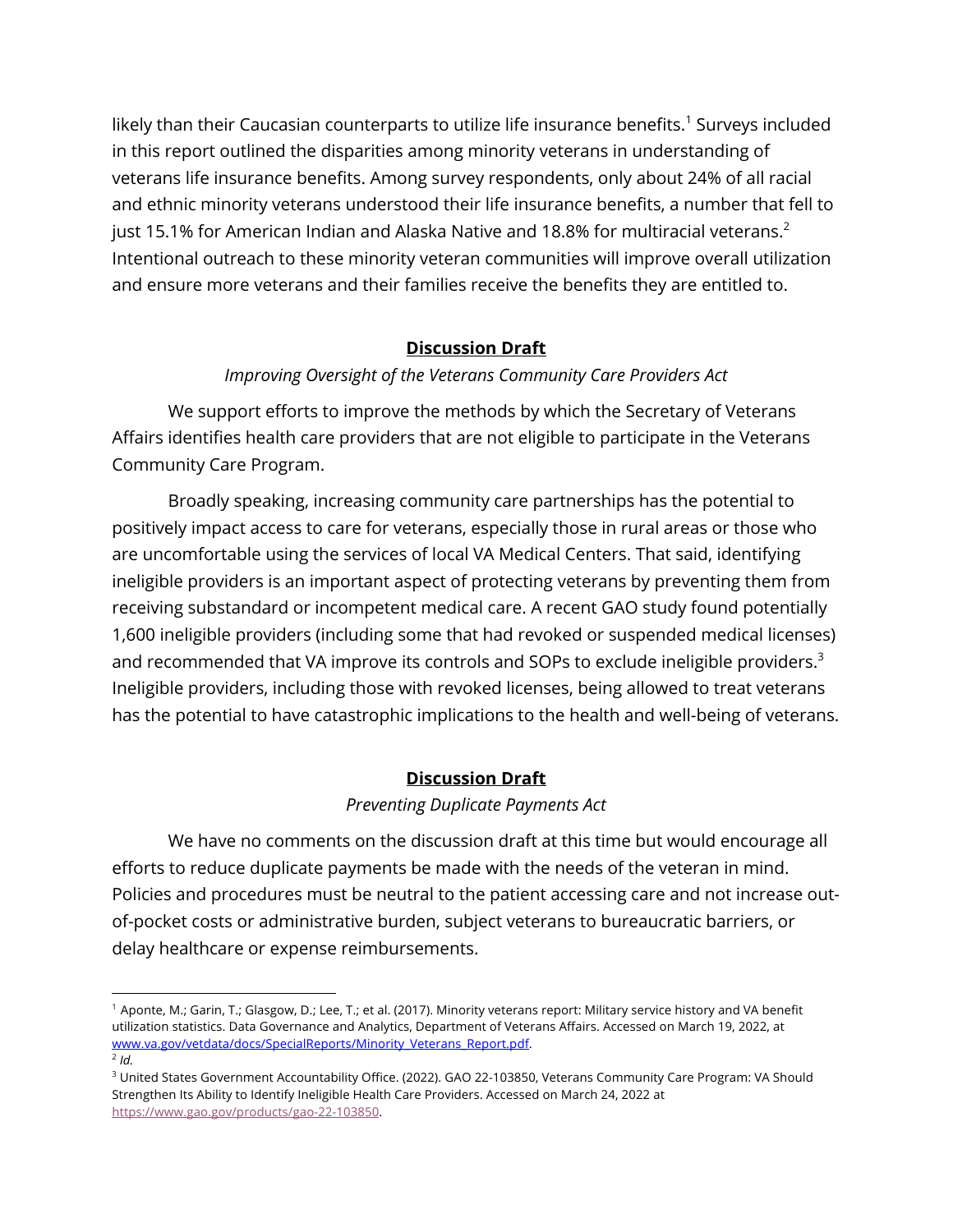# **Discussion Draft**

# *Improving VA Inclusion, Diversity, Equity, and Access Act*

We support efforts to amend title 38, United States Code, to establish within the Department an Office of Diversity and Inclusion to improve the diversity, equity, inclusion, and accessibility of the Department.

We offer the following suggestions:

- 1. *Sec. § 324(d)(2)(3)*: Change "advisory groups" to "advocacy groups." Organizations like MVA and our minority-serving peer organizations are often the most knowledgeable and informed about how disparities are affecting our communities.
- 2. *Sec. § 324(e)(2)*: Add the underlined language: "including technological, language, cultural, social, and transportation related barriers." We know from experience that oftentimes access barriers come from people's beliefs and behaviors including bias and prejudice, misunderstanding, and lack of information. This list should be expanded to include cultural and social barriers.
- 3. *Sec. § 324(e)(4)*: Add the underlined language: "including with respect to using nontraditional access points, minority-serving institutions, faith-based organizations, advocacy groups and legal service organizations, and other institutions." Again, these types of organizations work with underserved veteran populations closely and would be an important access point for reaching those veterans.
- 4. *Sec. § 324(f)(1)*: We strongly support efforts to provide training on LGBTQ veterans and believe this is a critical part of creating a space where those veterans can feel welcomed and receive culturally competent care. We therefore strongly recommend that trainings include understanding gender identity and appropriate pronoun usage, and creating a physically safe and welcoming environment. We also recommend expanding training mandates to include providing care and services to veterans who are racial and ethnic minorities (including implicit bias and medical racism), women, and (non)religious minorities. These identities are deeply impactful to patient interactions and understanding issues of health equity.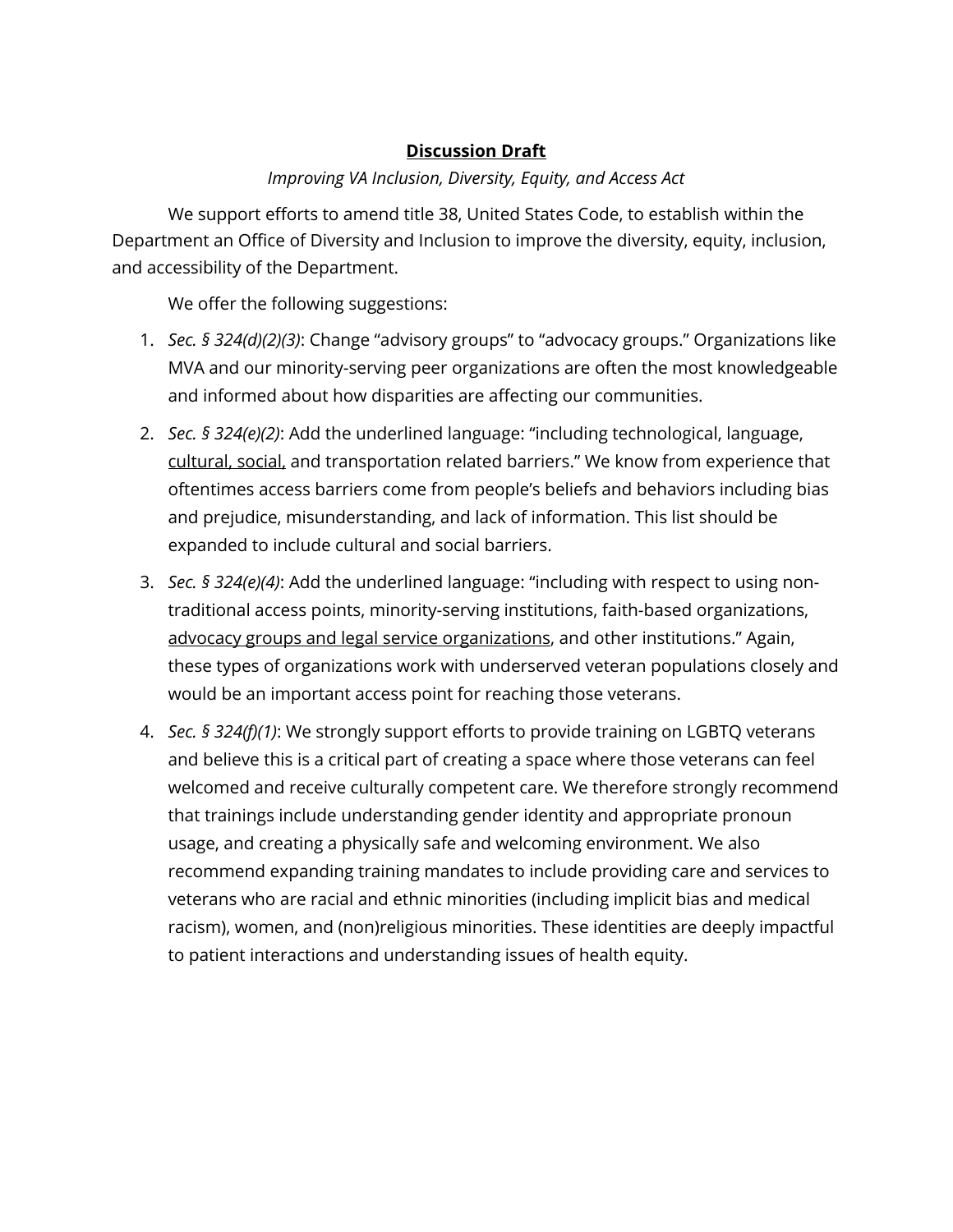## **Discussion Draft**

#### *Improving VA Workforce Diversity Through Minority-serving Institutions Act*

We strongly support efforts to direct the Secretary of Veterans Affairs to develop an employee-recruitment strategy that includes partnering with minority-serving institutions. The Department of Veterans Affairs currently maintains relationships with over 1,800 colleges and universities, 11% of which were with Minority Serving Institutions (MSIs) including Historically Black Colleges and Universities, Tribal Colleges and Universities, and American and Pacific Islander Serving Institutions.<sup>4</sup> These relationships account for approximately 20,000 health professions trainees at the Department of Veterans Affairs from MSIs annually. By the year 2046, racial and ethnic minority veterans will comprise 38% of the entire veteran community compared to just 26% today.<sup>5</sup> Preparations to ensure the Department of Veterans Affairs is capable of serving this growing population must begin today.

Studies indicate that many racial and ethnic minorities believe it is important that their medical provider share or understand their culture but are less likely to be able to find or see a provider from their culture or ethnicity.<sup>6</sup> This is certainly a shared sentiment among racial and ethnic minority veterans we meet and work with, many of whom have sought care outside the VA after being unable to find providers who understand important aspects of their lived experiences or believe their pain. Additionally, there is "mounting evidence that suggests when physicians and patients share the same race or ethnicity, this improves time spent together, medication adherence, shared decision-making, wait times for treatment, cholesterol screening, patient understanding of cancer risk, and patient perceptions of treatment decisions."7

As Secretary McDonough said just last year, "Veterans are one of the most diverse populations, representing America in all its strength, a wealth of races, ethnicities, genders, and geographic and cultural backgrounds. It's vital we build a workforce that reflects the

<sup>4</sup> Hill, C. (2021, April 6). VA's academic affiliations increase workforce diversity [web log]. Retrieved March 27, 2022, from https://blogs.va.gov/VAntage/87796/vas-academic-affiliations-increase-workforce-diversity/.

<sup>&</sup>lt;sup>5</sup> Schaeffer, K. (2021, April 5). *The changing face of America's veteran population*. Pew Research Center. Retrieved March 27,<br>2022, from https://www.pewresearch.org/fact-tank/2021/04/05/the-changing-face-of-americas-vet

<sup>&</sup>lt;sup>6</sup> Minorities want doctors who look like them, new study shows. (2019, October 10). The Miami Times. Retrieved March 27, 2022, from https://www.miamitimesonline.com/lifestyles/health\_wellness/minorities-want-doctors-who-look-like-them-newstudy-shows/article\_532ebbc6-eab2-11e9-8e21-f7f46cb8cd01.html.

<sup>7</sup> Huerto, R. (2020, March 31). *Minority patients benefit from having minority doctors, but that's a hard match to make*. University of Michigan. Retrieved March 27, 2022, from https://labblog.uofmhealth.org/rounds/minority-patients-benefit-from-havingminority-doctors-but-thats-a-hard-match-to-make-0.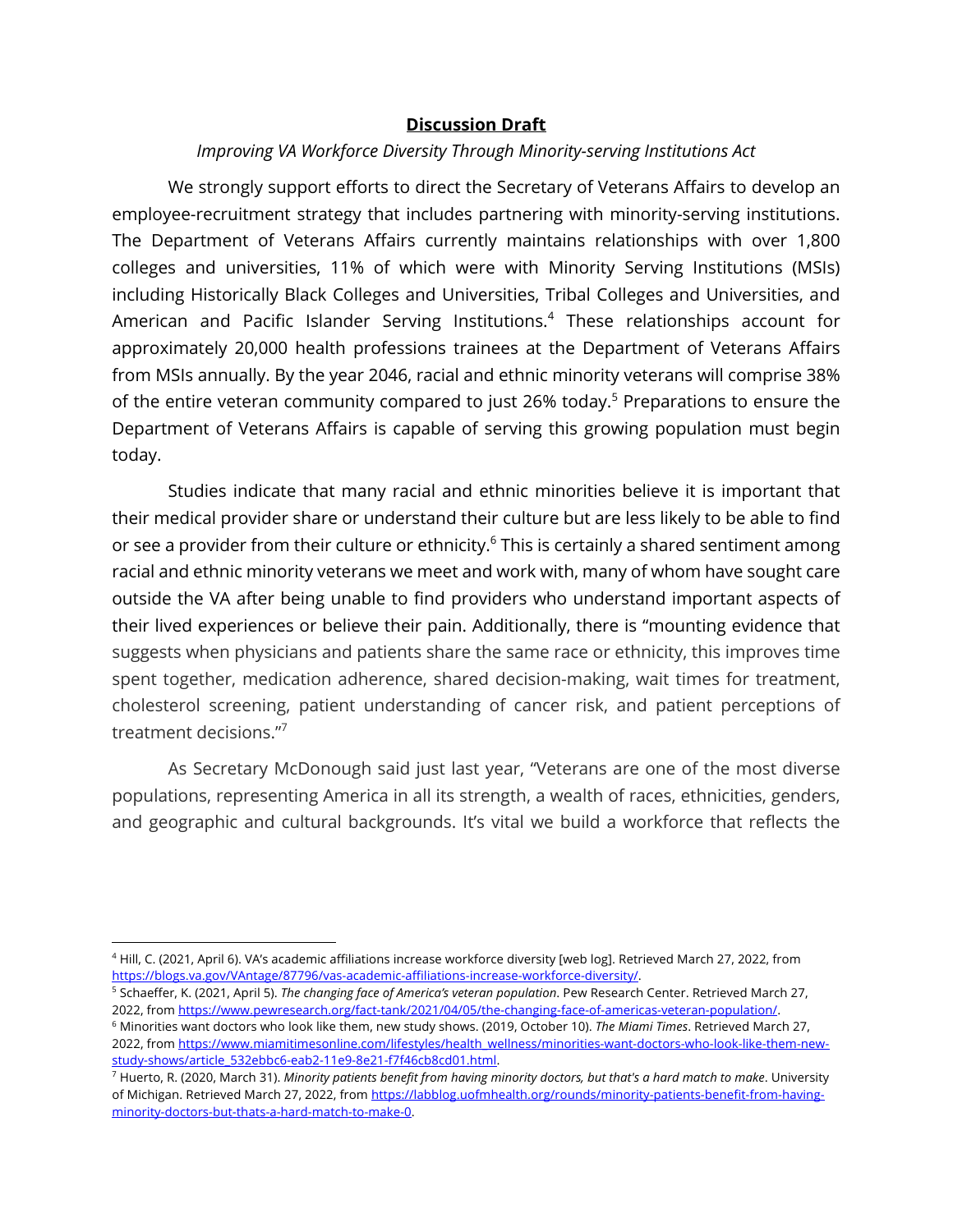diverse population we serve—not only because it's the right thing to do, but because doing so will save lives."<sup>8</sup>

We also support efforts to ensure that the Secretary outline a plan to ensure that positions within the Department are filled from a pool of diverse leaders and candidates and would encourage this plan to use an intersectionality approach to ensure that women and LGBTQ people of color are promoted and advanced to positions of leadership. We would also encourage further definition of the composition of these panels, establishment of minimum requirements for diversity among candidate pools and evaluators, and that the Department remove identifiable information from resumes that could create bias among reviewers such as institution names. Additionally, we recommend that the Department partner with entities engaged in this work such as Harvard's Inclusive Hiring Initiative<sup>9</sup> and the University of Houston's Recruiting Powerhouse Faculty. <sup>10</sup> Outside partnerships can strengthen workforce diversity and ensure that VA is utilizing effective models in the development and evolution of their hiring practices.

#### **H.R. 5776**

#### *Serving Our LGBTQ Veterans Act*

We strongly support Representative Kehele's efforts to direct the Secretary of Veterans Affairs to establish in the Department a Center for Lesbian, Gay, Bisexual, Transgender, and Queer Veterans. As a major (and growing) population within the veteran community, and one that experiences barriers to access and disparities in care and services, the creation of a Center to centralize, spearhead, and provide expertise on sexual and gender minorities is a positive step toward substantive equity, justice, and inclusion efforts within the Department and the veteran community. In past testimonies, we have noted that the LGBTQ Health Program has had insufficient human resources, as a matter of policy, to provide necessary support to LGBTQ veterans through its Veteran Care Coordinators. We are glad to see this being addressed in Section 324(e) of the amended United States Code, and we look forward to the beneficial impacts that this newly-formed Center will bring.

In addition to our endorsement, we would urge the following:

<sup>&</sup>lt;sup>8</sup> VA seeks increase in academic relationships with minority-serving institutions to expand health professions training. (2021, June 9). *Https://Www.va.gov/Opa/Pressrel/Pressrelease.cfm?Id=5681*. Retrieved March 27, 2022, from https://www.va.gov/opa/pressrel/pressrelease.cfm?id=5681.

<sup>9</sup> Available at https://hr.harvard.edu/inclusive-hiring-initiative. The University-wide Inclusive Hiring Initiative is a joint collaboration being led by the Talent Acquisition and Diversity team with the Inclusive Hiring Working Group and supported by the Office for Diversity Inclusion and Belonging.

<sup>&</sup>lt;sup>10</sup> Available at https://www.uh.edu/provost/faculty/administrators/recruiting-powerhouse-faculty/. The Office of the Provost through its office of Faculty Recruitment, Retention, Equity, and Diversity strives to ensure that the University of Houston recruits and retains an excellent and diverse faculty.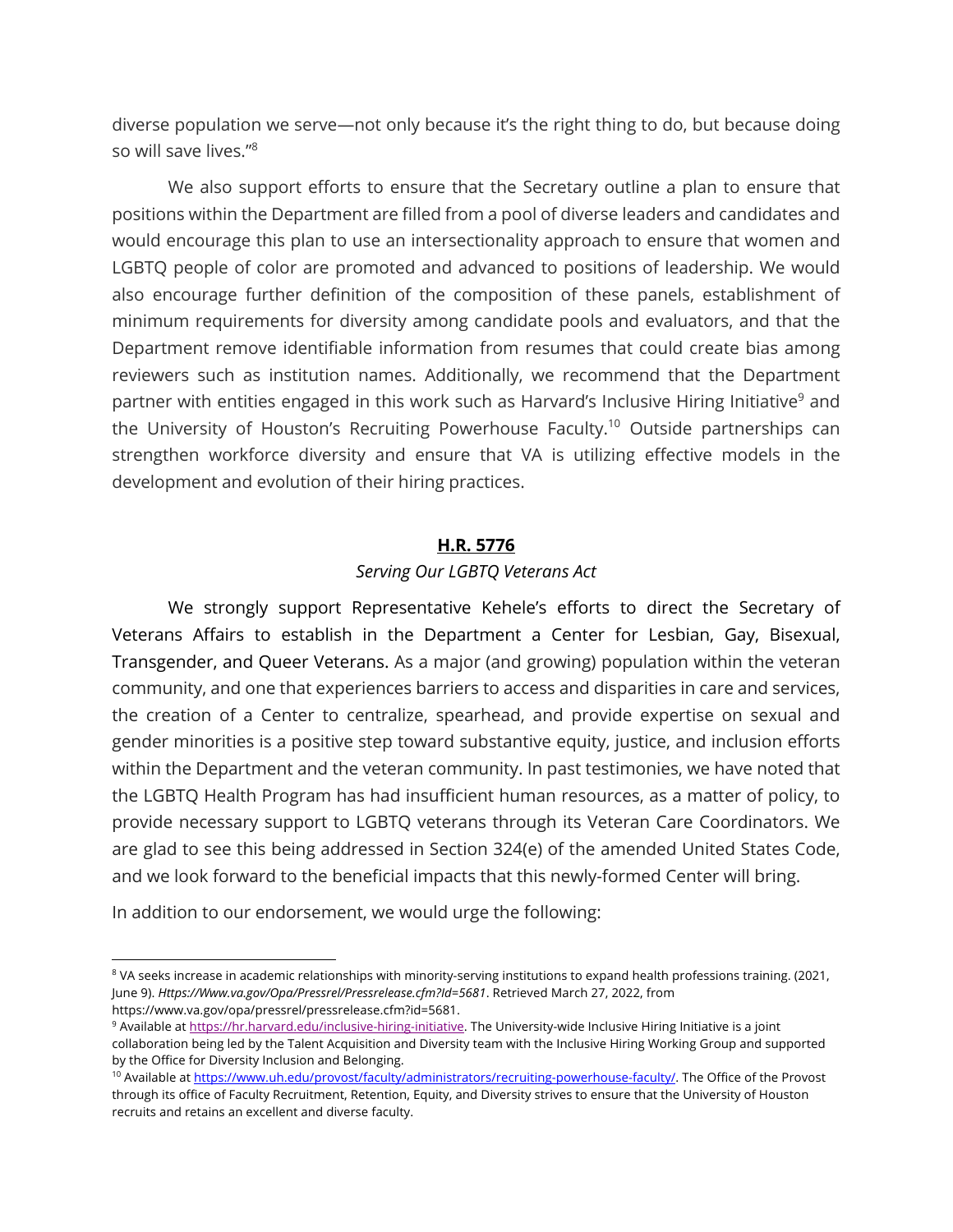1. *Sec. § 324(d)(2)*: Add the language in underline: "(2) Make recommendations … for the establishment or improvement of programs in the Department for which veterans who are LGBTQ are eligible, or would be eligible but for structural or legal barriers."

Historical laws and policies policed non-heterosexual identity and conduct: Among them were the criminalization of sodomy in the Uniform Code of Military Conduct; Don't Ask Don't Tell and previous policies that prohibited service by LGB people; disciplinary actions against transgender people for gender non-conforming conduct (even in private); and administrative, medical, or misconduct-related discharges for transgender people on grounds that pathologized their identity. Thankfully, most of these historical policies no longer exist (at least not on paper). But their effects remain: many LGBTQ people left military service with discharge characterizations, insufficient time-in-service, or other issues that make them ineligible for many VA benefits and programs. The Director of the LGBTQ Center should be given authority to investigate and make recommendations on how to address these structural and legal barriers to eligibility.

- 2. *Sec. § 324(d)(8)*: proposed additional language in underline: "(8) Advise the Secretary when laws or policies have the effect of discouraging or preventing the use of eligibility for, or access to benefits by veterans who are LGBTQ.
- 3. *New section § 324(d)(x)*: We propose adding a new section to the "Duties" paragraph. "(x) Review, evaluate, and make recommendations concerning the delivery of culturally competent care and services to veterans who are LGBTQ."

In our experience, LGBTQ veterans have experienced barriers to accessing culturally competent medical and behavioral health care and treatment at VA facilities. There are many aspects to this issue beyond just encountering medical providers who are not well-trained or informed on how to treat and interact with LGBTQ people. LGBTQ veterans have also encountered barriers to physically accessing VA facilities free of harassment or policing by employees, as well as systemic issues like being deadnamed or misgendered in person and in correspondence. The Director of the LGBTQ Center should be given authority to address these issues.

4. *Sec. § 324(g)*: We encourage adoption of the definition provided in H.R. 3930 to include gender diverse, gender nonconforming, and intersex veterans.<sup>11</sup>

# **H.R. 6638**

<sup>&</sup>lt;sup>11</sup> Available at https://www.congress.gov/bill/117th-congress/house-bill/3930/text?r=5&s=1</u>. H.R. 3930 defines LGBTQ as

<sup>&</sup>quot;Lesbian, Gay, Bisexual, Transgender, Gender Divers2, Gender Non-conforming, Intersex, or Queer.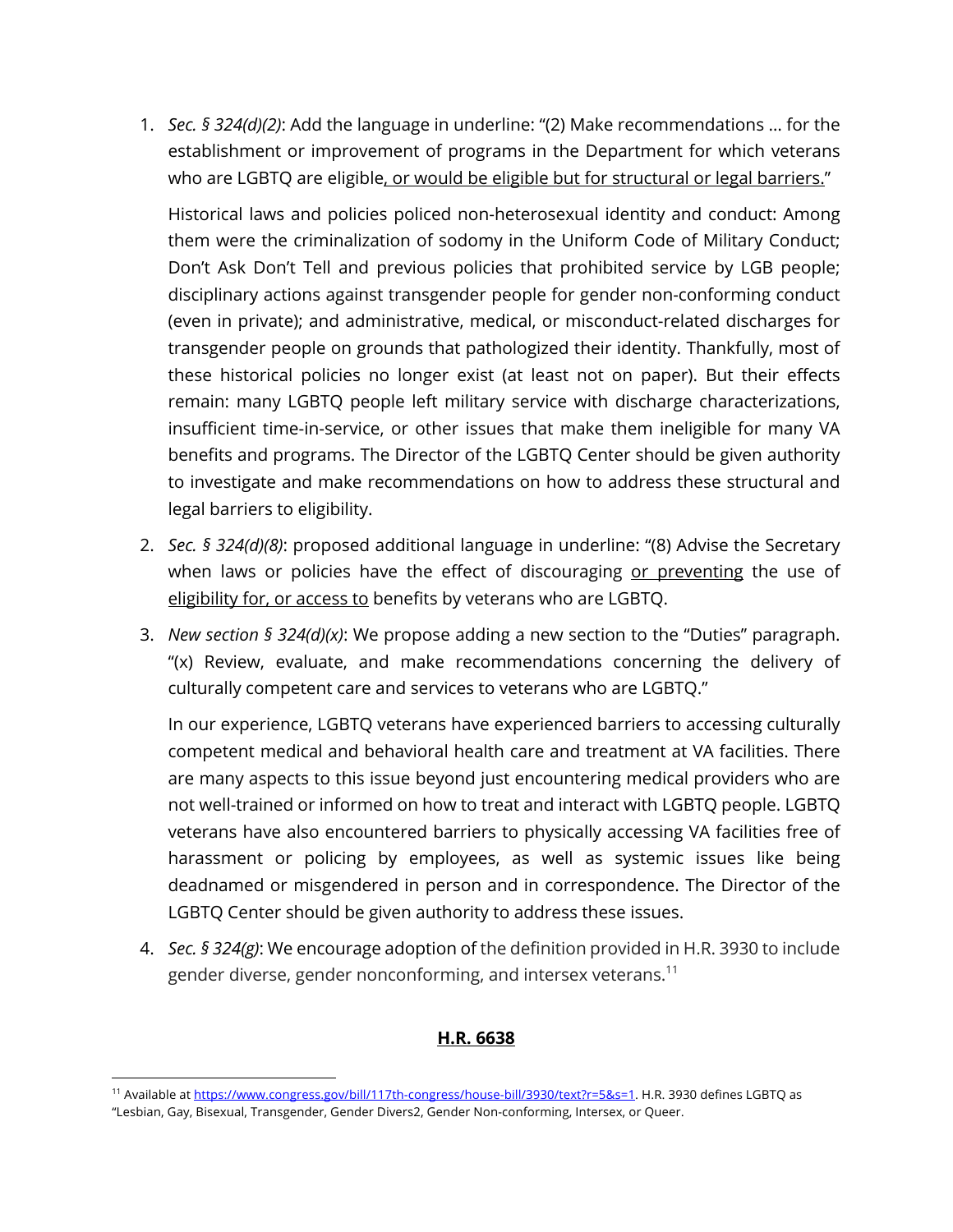*To amend title 38, United States Code, to make certain improvements to the Office of Accountability and Whistleblower Protection of the Department of Veterans Affairs*

We have no comments to provide on this legislation at this time.

# **Discussion Draft**

#### *VA Demographic Data Act*

We strongly support the VA Demographic Data Act, in its current form, and other efforts to direct the Secretary of Veterans Affairs to establish a centralized database for demographic data and to improve the collection of demographic data of beneficiaries of VA programs. We are especially grateful for the more comprehensive scope of covered demographic data. The current absence of particular aspects of demographic data, especially sexual orientation, gender identity, and intersex status, have led to deep health equity issues that are costly to the Department and devastating to the minority veteran community.

Across the country, veteran advocates, media outlets, policy makers, and veterans themselves authoritatively cite the statistic that there are 1 million LGBTQ veterans without knowing where this number originated. This statistic dates to 2003, when the Urban Institute used population data combined with survey data to estimate the number of veterans in the United States who were "gay men or lesbians."12 This estimate suffers from several problems: First, it does not even purport to measure other non-heterosexual sexual identities and non-cisgender gender orientations, such as bisexual, asexual, transgender (binary or nonbinary). Second, it uses survey data from 2000, when being openly LGBTQ was far less acceptable in American society and therefore was likely to underrepresent our population. And third, it is nearly 20 years old and, therefore, hopelessly out-of-date.

Surveys demonstrate that a much greater proportion of the U.S. population especially younger Americans—now identify as something other than heterosexual.<sup>13</sup> Thus, we are certain that the military and veteran community of 2023 is more gender- and sexually-diverse than any past generation, and we know that the size of the LGBTQ veteran population is much larger than currently estimated. Until proper collection of sexual orientation and gender identity demographics becomes a Department imperative, we will never understand the true size of our community. Collection of these demographics will

<sup>12</sup> Gates, G. (2003, July 9). *Gay Veterans Top One Million*. Urban Institute. Retrieved March 27, 2022, from https://www.urban.org/research/publication/gay-veterans-top-one-million.

<sup>13</sup> Julianne McShane, *A record number of U.S. adults identify as LGBTQ. Gen Z is driving the increase*. Washington Post (Feb. 17, 2022), available at https://www.washingtonpost.com/lifestyle/2022/02/17/adults-identifying-lgbt-gen-z/.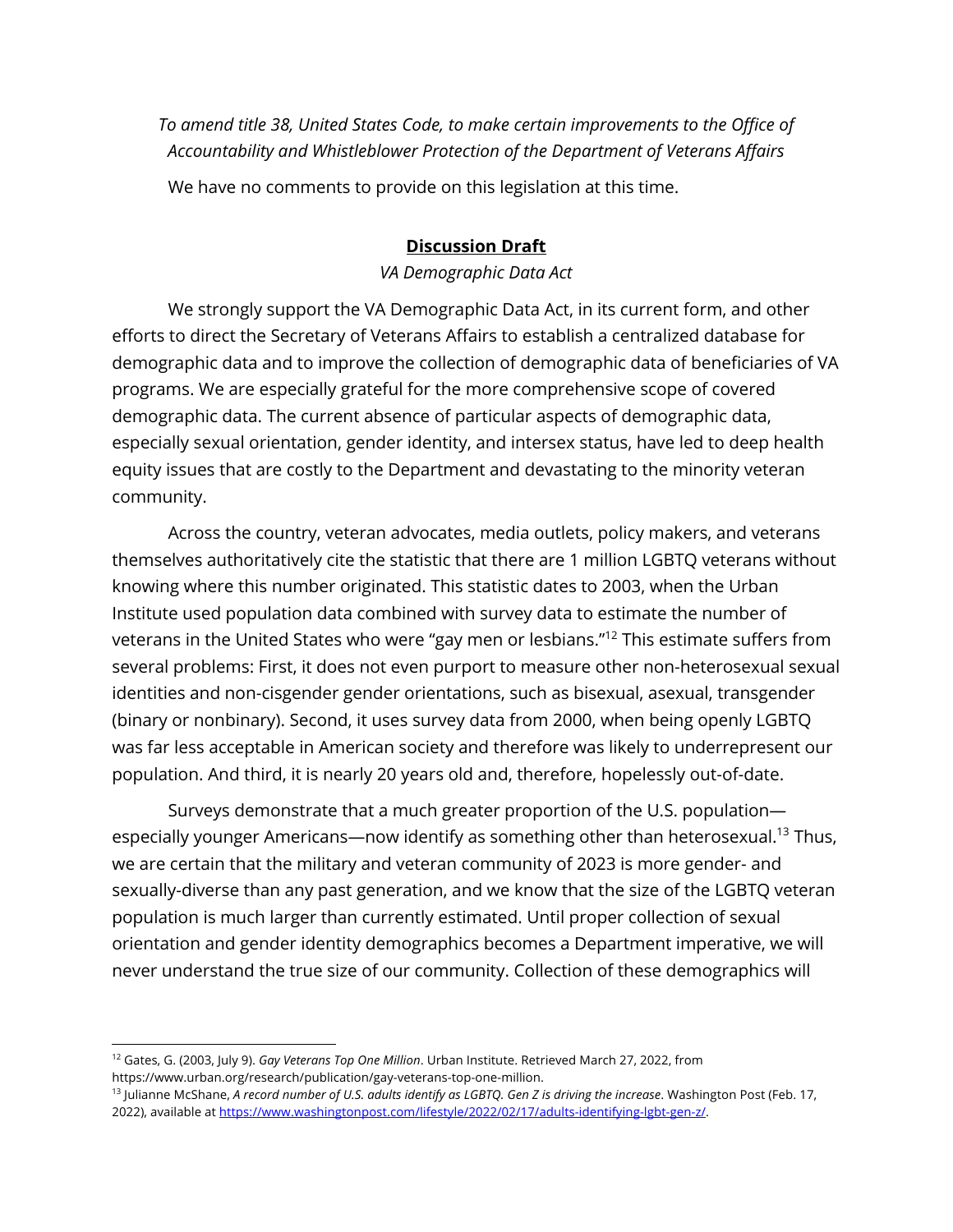only equip VA to better understand how to serve veterans, a sentiment we share with VA's own research teams.<sup>14</sup>

We are also grateful for the inclusion of American Indian or Alaskan Native tribal affiliation. Collection of this demographic information will allow for smoother coordination of care for AIAN veterans.

We offer the following recommendations that we believe will strengthen this bill language and ensure it makes the full intended impact:

- 1. *Implementation*. Plans for implementation currently only direct data to be collected from 180 days after the date of enactment of this legislation. We recommend plans include campaigns and initiatives to promote veterans updating their covered demographic information. This will be imperative to strategies to gauge true population estimates.
- 2. *Limitation of Free Text Fields*. While we support efforts to limit free text fields when a response can be indicated without it, we remain adamant that self-description options are necessary and should be offered in fields such as gender identity and sexual orientation, where the number of possible identities is large. If the most common identities are used, then an "Other" with a free-text field should be offered.
- 3. *Opt-out*. We support the optional nature and opportunity to opt-out of participation in demographic data collection. For many minority veterans, disclosure of identity, especially in relation to veteran benefits and military service, can be extremely traumatizing. Living under policies such as "Don't Ask, Don't Tell" and the "Military Trans Ban" will require building trustful relationships with LGBTQ veterans in order for many to feel comfortable to self-disclose.
- 4. *Preferred name*. The importance of a "preferred name" field cannot be understated, especially for transgender veterans. When this information is collected, VA must also ensure that this name is used throughout the VA system to prevent deadnaming transgender veterans causing additional angst or trauma.
- 5. *Preferred prefix or honorific*. For similar reasons to "preferred name," we recommend adding "preferred prefix" or "preferred honorific" to this standard demographic data collection and that these prefixes be used on all VA communications. In our experience, VA staff and providers use honorifics like "Mr." or "Ms." in an effort to be

<sup>&</sup>lt;sup>14</sup> In the 2021 Department of Veterans Affairs National Veteran Suicide Prevention Report Annual Report, VA researchers pointed to the lack of LGBTQ demographic information and the need for greater complexity of analysis to make meaningful progress in suicide prevention. Available at https://www.mentalhealth.va.gov/docs/data-sheets/2021/2021-National-Veteran-Suicide-Prevention-Annual-Report-FINAL-9-8-21.pdf (page 17).